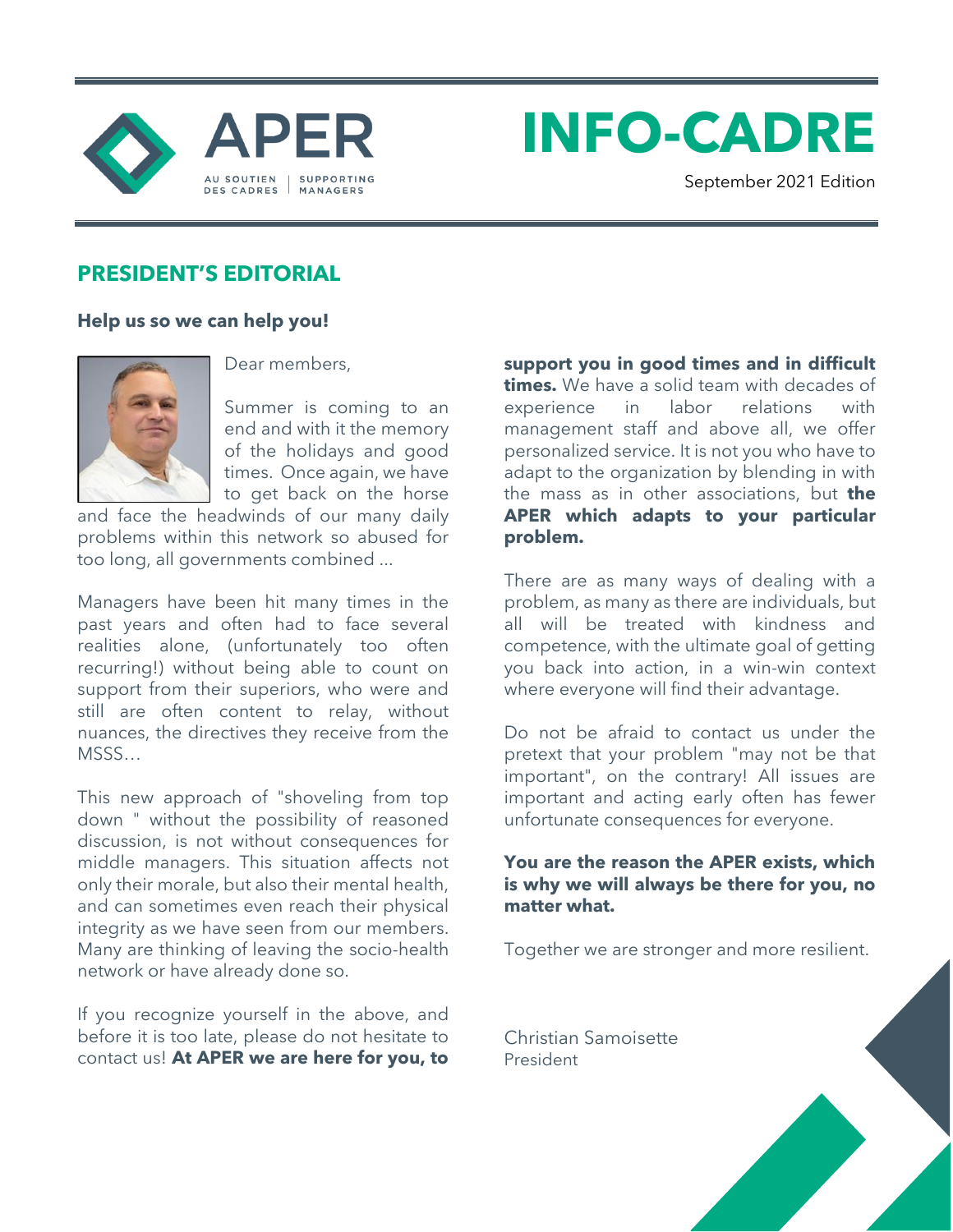## **A WORD FROM TEAM APER**

**Empathy capacity has a limit and we have reached it ...!**



Dear members,

We can't lie to each other, for many of you, you have reached the bottom of your empathy, the engine behind your involvement in the health and social services

network. The empathy bank is not unlimited, the bottom has been reached by many, which makes your job much more difficult.

Let's face it, you too have personal problems, difficulties and complications, emerging physical pains, sick or anxious family members. You too have the right to have a life other than having to manage this pandemic for the past 18 months, as if the population of Quebec gave you this responsibility as part of your job description ... you know the "all other related tasks" !!

And this is where the danger awaits us as a society when the employer, after having hit hard against managers, particularly during the Barrette era, found himself at the gates of the pandemic, with managers already tired and without the resources needed to be able to fight this virus head-on. It is thanks to this empathy for the patients, residents and children of the DPJ that you have overcome your fatigue to fight this virus. You have been able to manage despite government decisions that have led to your level of fatigue, and it is impressive and remarkable.

Unfortunately, this engine has its limits after 18 months, especially when some citizens are



going after you by demonstrating in front of hospitals. But as Shakespeare said: much ado about nothing… and what a waste of time, energy and motivation!

But once all that is said, what do we do to continue? There is no quick fix. It is important to be able to vent and express this frustration and anger. It's also important to understand that empathy isn't unlimited, and it's okay to work without it.

It is also important to make a plan. A plan for a future trip, a plan for walking in Santiago de Compostela, a retirement plan, a career plan, a plan for a house in the country… a plan for joy, pleasure, life and the future. A plan that captures your attention for more than problems at work ... and when it gets too much at work, a plan to know the future is coming and there will be no more pandemics to deal with.

And give us a call, we are there for you, even if it's just an ear to let off steam!

We started together; we will end this pandemic together!

Nathalie, Isabelle, Michelle, George, Anne-Marie, all the members of the local executives and the members of the APER board of directors, we are here for you and with you!

Me Anne-Marie Chiquette Chief of Legal services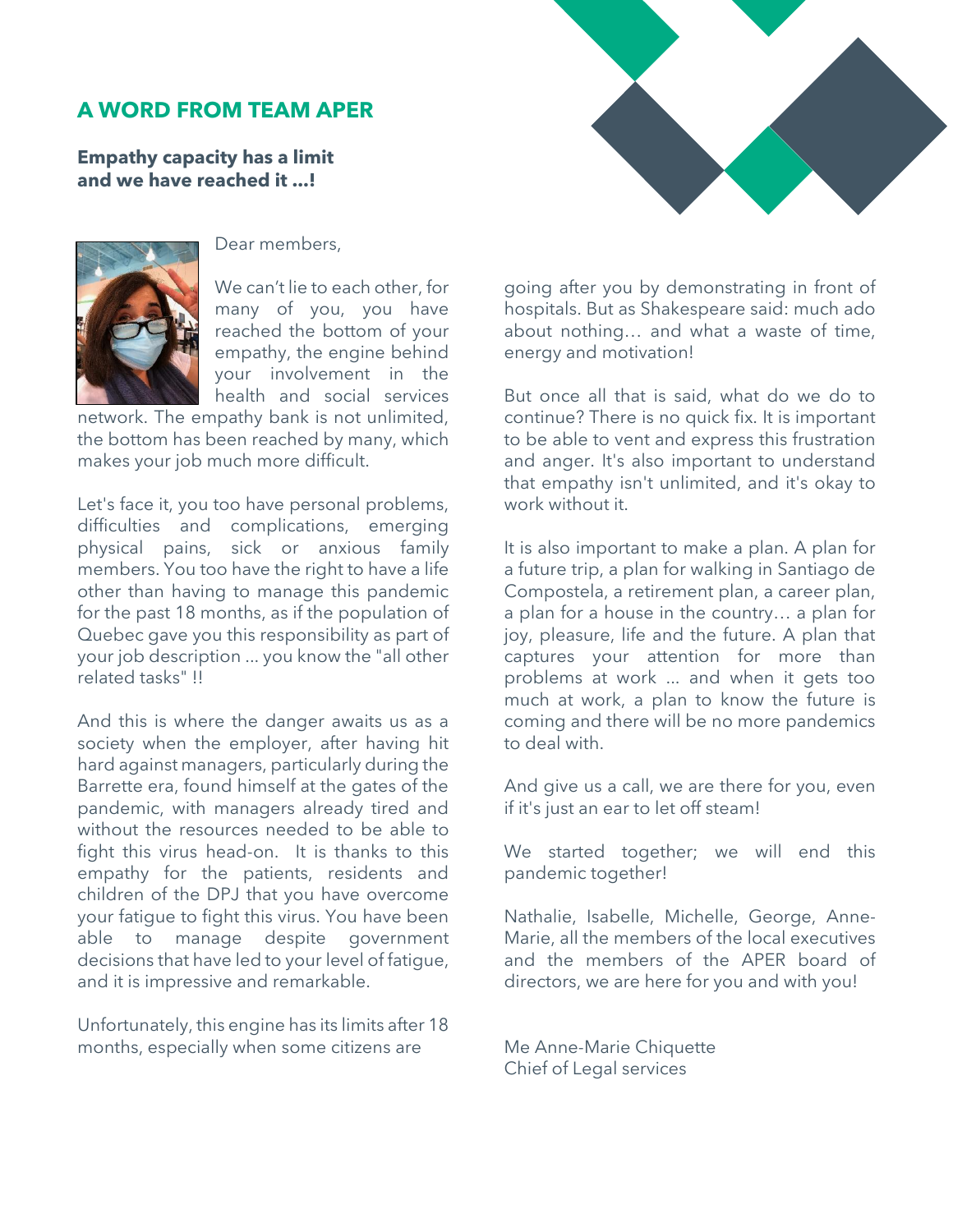### **PENSION PLAN (PPMP)**

#### **Implementation of the MON DOSSIER platform at Retraite Québec Statement of participation**

Retraite Québec recently implemented a platform called Mon Dossier. This platform is the digital gateway to Retraite Québec which allows clients to access their personal files. The personal file currently contains a number of client information on the Quebec Pension Plan (QPP) and the Family Allowance.

Information on the Pension Plan for Management Personnel (PPMP) is also already available in Mon Dossier for participants and beneficiaries. PPMP beneficiaries can currently view their tax statement, benefit statement and deposit statements.

The 2019 statement of participation has been submitted to Mon Dossier since the end of March 2021 (the processing of the 2019 employers' annual declaration having been delayed by the pandemic). The 2019 statement of participation can only be viewed in Mon Dossier and the paper version will not be sent to clients. **The statement of participation for the year 2020 will be available to participants in October 2021 in Mon Dossier. These statements will not be printed for those who have signed up for the digital option.**

When registering for this platform, customers must have their clicSÉQUR number on hand in order to connect to Mon Dossier. The clicSÉQUR account allows you to verify your identity so that you are the only person to access the requested

service. The creation of this account can be done through the website Mon Dossier de Retraite Quebec:

[https://www.rrq.gouv.qc.ca/fr/services/services](https://www.rrq.gouv.qc.ca/fr/services/services_en_ligne/mon_dossier_regie/Pages/mon_dossier_regie.aspx) en ligne/mon\_dossier\_regie/Pages/mon\_dos [sier\\_regie.aspx](https://www.rrq.gouv.qc.ca/fr/services/services_en_ligne/mon_dossier_regie/Pages/mon_dossier_regie.aspx)

You will need to provide your social insurance number, your date of birth and your notice of assessment number from Revenue Québec. Members will have to choose between two communication options: paperless option or hybrid option (electronic and paper). Members who wish to continue to receive paper communications can do so as they wish.

Otherwise, it will be the paperless option. In both cases, there will be a notification on the cell phone, indicating the filing of a new document on the My Dossier platform. At any time, members can change their communication preferences. At the beginning of 2021, employers will receive the terms and conditions for accessing the digital statement of participation as well as their date of availability in Mon Dossier. Tools will also be made available to employers to inform their staff and promote Mon Dossier in order to facilitate access to the personalized space.

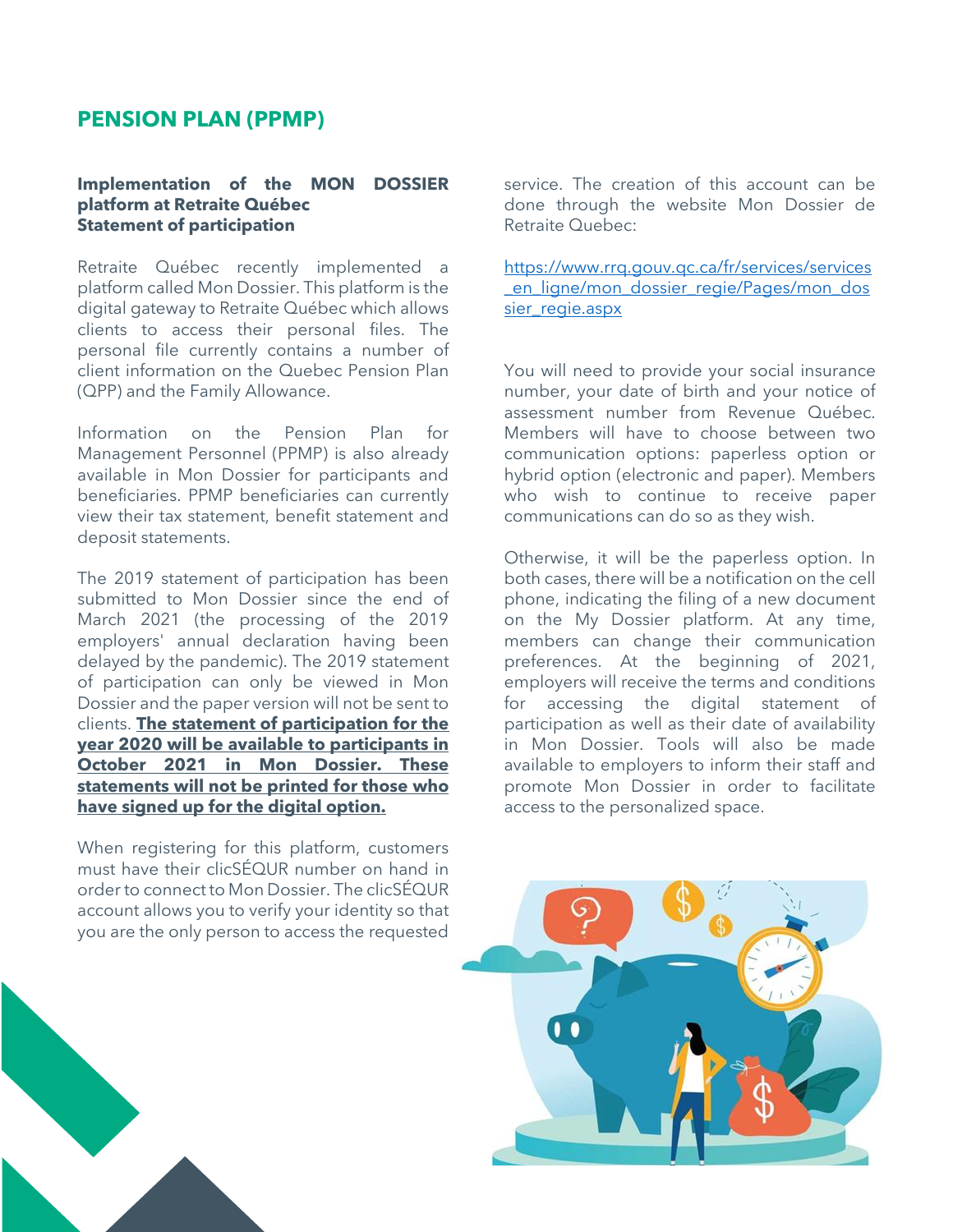## **HALF-YEAR RESULTS OF THE PPMP FUND AS OF JUNE 30, 2021**

#### **CDPQ results**

The Caisse de depot et placement du Québec (CDPQ) published its results for the first half of 2021 on August 18. For the first six months of 2021, the average return for depositors is 5.6%, or 1,2% added value compared to the benchmark index of the overall portfolio. This half-year return brings the annualized return over five years to 8.5%, or 0.25% of added value.



#### **Results PPMP Fund**

More specifically, the PPMP Fund recorded a return of 4.9% for the first half of 2021, i.e. 1.1% of added value compared to the benchmark portfolio index and of 8.4% annualized on five years). Over a ten-year period, the fund displays an annualized return of 8.8% or 7.1% after inflation. As of June 30, 2021, the net assets of the PPMP fund stood at \$ 10.6 billion after the Caisse's operating expenses.

Main elements explaining the performance of the PPMP in the first half of 2021

The performance of the first-half result of the PPMP is mainly attributable to the Equities portfolio (Stock markets and Private

placements) which generated a return of 12.3%. All the mandates in the specialized Equity Markets portfolio performed well with a return of 11.4%, but the Canada mandate stood out due to the rebound in financials and energy

stocks. As for the Private Equity portfolio, its good performance of 13.5% comes mainly from the insurance, technology and health sectors. This is the second-best semester in 10 years, which is quite surprising considering that since the start of 2021, we have had negative returns every month.

The CDPQ's strategy with the Real Estate portfolio is starting to bear fruit with a return of 4.1%. The sectors of the future in which la Caisse has invested, in particular logistics, life sciences and residential, are contributing to this recovery in 2021. The infrastructures portfolio produced a return of 3.9% with the significant contribution of renewable energies and telecommunications. Finally, the Fixed Income category unsurprisingly produced a negative return of -1.5% due to the rise in interest rates during the first half of the year.

Overall, the repositioning of the various CDPQ portfolios in 2021 seems to be beneficial for the performance of the PPMP fund. The performance of the last half of 2021 will have to be closely monitored as the business environment remains very competitive, where target returns are more difficult to achieve. The landing of the economy is uncertain, the posture of central banks must be watched with rising inflation and the recovery is uneven across sectors and geographies.

You can read the CDPQ press release [here.](https://www.cdpq.com/fr/actualites/communiques/resultats-semestriels-2021)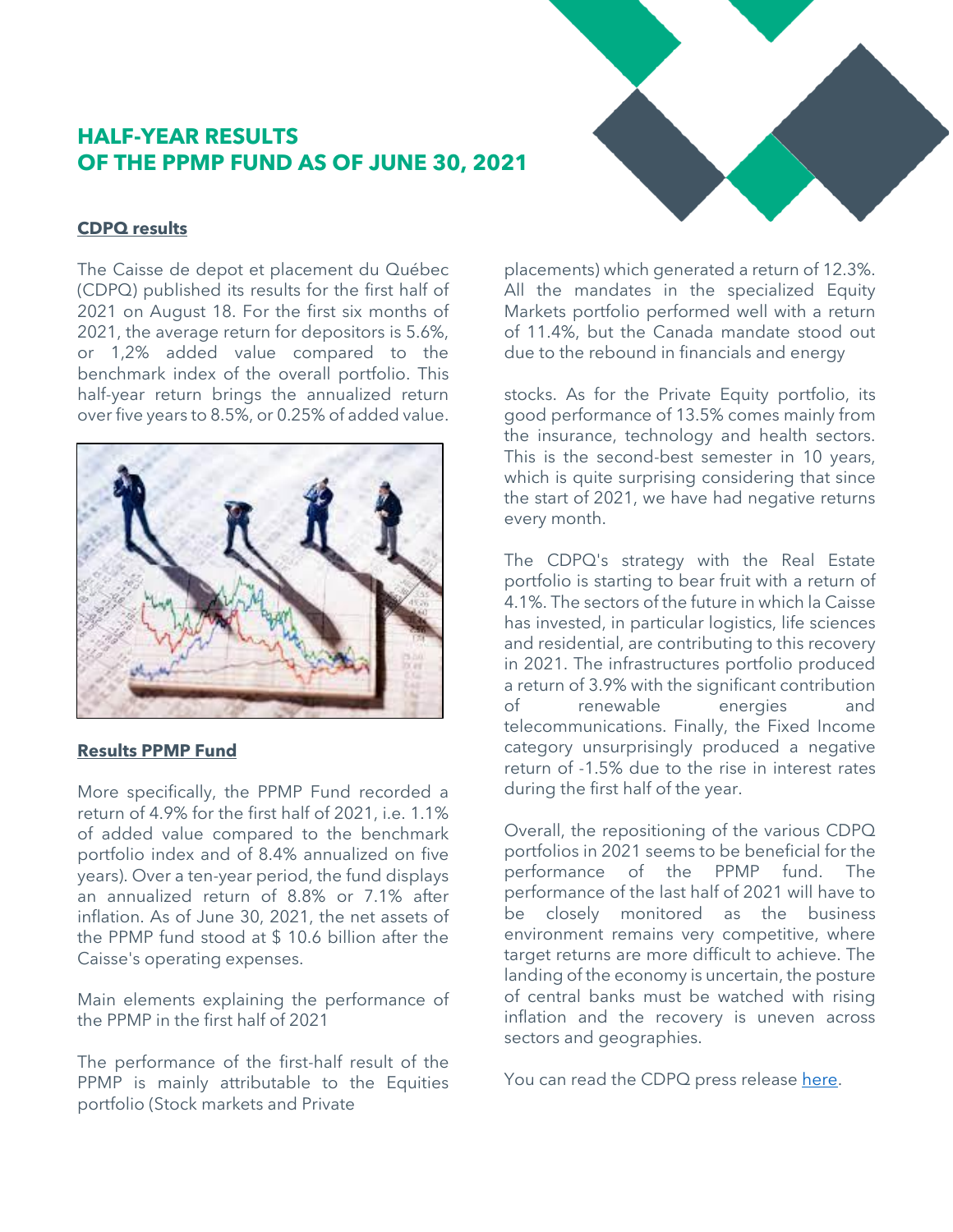## **APER IS DEVELOPING A MAJOR TRAINING PROJECT IN COLLABORATION WITH THE CNESST**

In recent months, the APER has submitted a project to the CNESST as part of the awareness Program for employees and self-employed workers in matters of psychological or sexual harassment at work.

Our project, entitled "*Psychological harassment and multiculturalism: a management challenge within your reach!*"», general objective is to educate and equip managers and professionals in the health network to enable them to identify and assess a potential situation of psychological harassment and to distinguish between harassment and a simple interpersonal conflict.



The CNESST has thus granted a subsidy to the APER for the development of **online training**, in French and **in English**, divided into small capsules that will integrate scenarios from the health and social services sector. This new activity will enrich the services that APER offers to its members and is part of the digital shift that we are initiating.

Watch your emails this fall. More information to come!

## **ANNUAL GENERAL MEETING - OCTOBER 28, 2021**



On Thursday, **October 28, 2021, from 4 p.m.**, the APER Annual General Meeting (AGM) will be held. During this assembly, the board of directors and the APER team will present to you the achievements of the past year as well as the projects to come.

The **official AGM will be held in French on the ZOOM platform**. Like last year, we will be **offering a presentation in English at lunchtime**. An official notice of meeting will be

sent to you shortly, along with an electronic registration form.

Note that this year, three administrator positions are up for election. If you are interested in APER board, if you have questions about the nature of this involvement, do not hesitate to contact our team.

**Join us on October 28: several participation prizes will be drawn!**